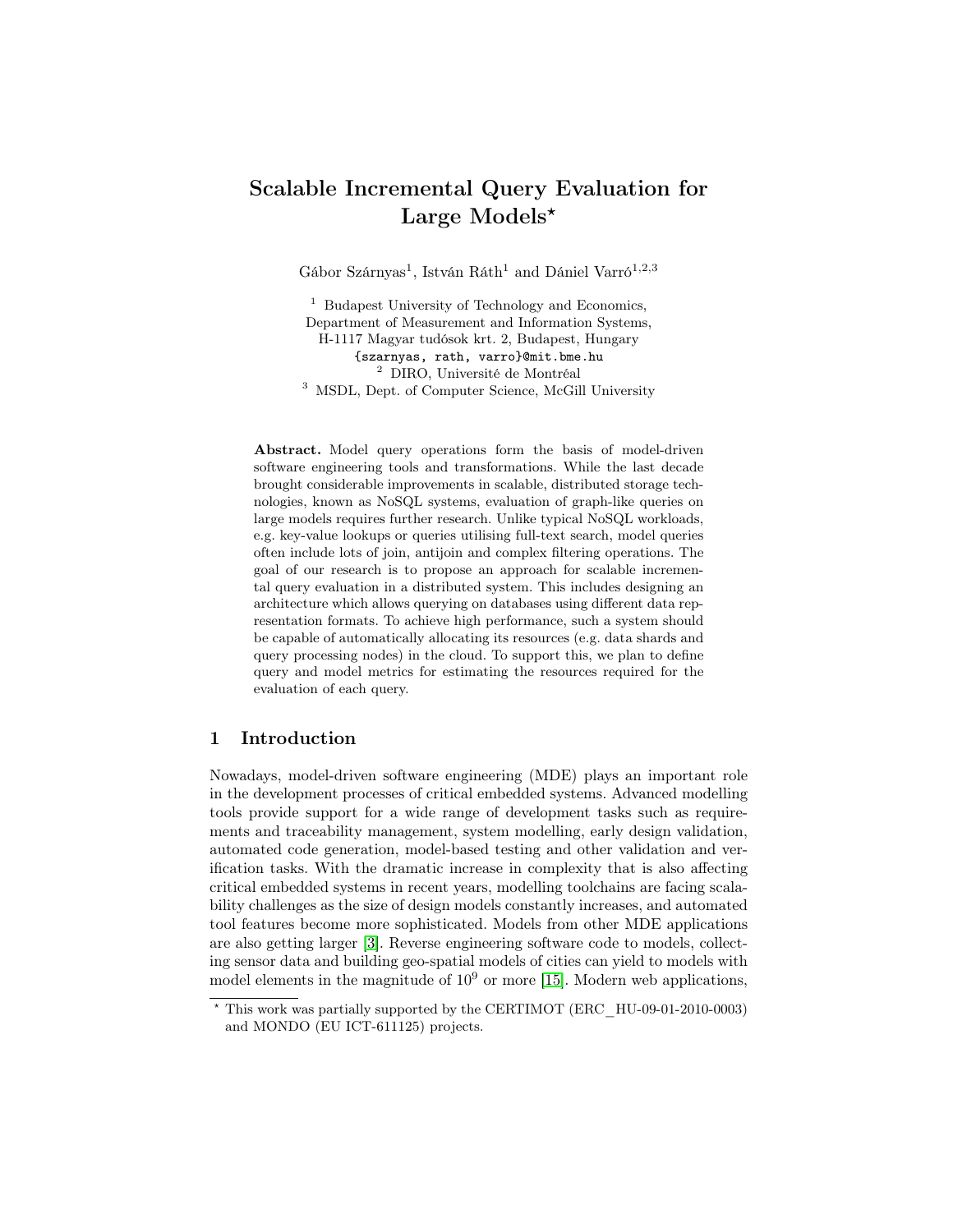such as social networks and analytical services are also producing large graphs with diverse structural characteristics.

Most of these applications, especially software modelling and geo-spatial models include complex queries. These queries differ from the ones used in typical transactional databases as they often feature lots of join and antijoin operations along with recursive patterns and transitive closures [\[18\]](#page-5-2). Previous results have shown that current state-of-the-art tools from various technological spaces (including model frameworks, relational databases, triplestores, graph databases) are not able to run such complex queries on models consisting of more than  $10<sup>7</sup>$ models elements [\[19,](#page-5-3)[9\]](#page-5-4), leaving plenty of room for improvements.

Many scalability issues can be addressed by improving query performance [\[3\]](#page-5-0). A well-known approach for increasing query performance is incremental query evaluation which aims to reduce query response time by storing partial results of the query and only calculating the impact of modifications. This technique has been proven to improve performance dramatically in several scenarios (e.g. onthe-fly well-formedness validation or model synchronisation) [\[18\]](#page-5-2), at the cost of increasing memory consumption. Since single-computer heaps cannot grow arbitrarily (due hardware and operating system limitations), memory consumption is the most significant scalability limitation.

An alternative approach to tackling MDE scalability issues is to make use of advances in persistence technology. As the majority of model-based tools uses a graph-oriented data model, recent results of the NoSQL and Linked Data movement are straightforward candidates for adaptation to MDE purposes. Unfortunately, this idea poses difficult conceptual and technological challenges as it requires mapping from traditional metamodelling languages (such as Ecore<sup>[4](#page-1-0)</sup> to the domain property graphs or RDF. Additionally, while there are initial efforts to overcome the mapping issues between the MDE and Linked Data worlds [\[7\]](#page-5-5), even the most sophisticated NoSQL storage technologies lack efficient and mature support for executing expressive queries incrementally.

The main goal during this PhD research is to find a solution for scaling complex queries on large models. We plan to determine the key challenges of incremental graph pattern matching in a distributed system and combine existing NoSQL technologies with a distributed graph pattern matcher algorithm. In this article, we introduce the IncQuery-D approach, an architecture that is capable of scaling up from a single-workstation tool to a cluster to handle very large models and complex queries efficiently. This paper is based on our earlier publications [\[8,](#page-5-6)[16\]](#page-5-7) about the IncQuery-D system and aims to present the research landscape for a scalable incremental query engine.

# 2 Related Work

A wide range of special languages have been developed to support graph-based representation and querying of computer data. The Ecore metamodel of the

<span id="page-1-0"></span> $^4$  <http://www.eclipse.org/emf>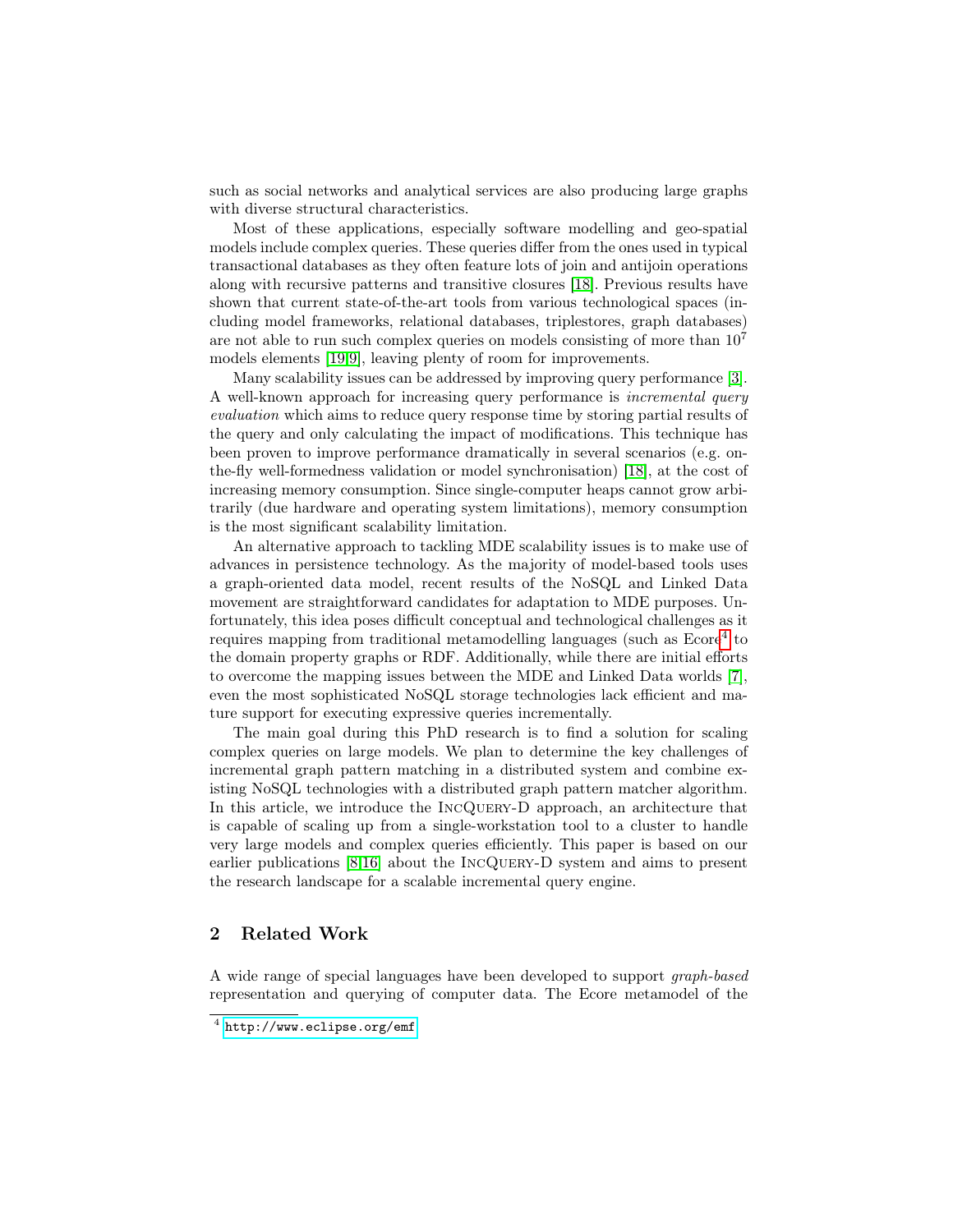Eclipse Modeling Framework (EMF<sup>[4](#page-1-0)</sup>) provides a modelling language, where classes along with their references and attributes are used to describe the domain. Extensive tooling helps the creation and transformation of such domain models. For EMF models, OCL is a declarative constraint description and query language that can be evaluated with the local-search based Eclipse  $OCL<sup>5</sup>$  $OCL<sup>5</sup>$  $OCL<sup>5</sup>$  engine. To address scalability issues, impact analysis tools [\[5\]](#page-5-8) have been developed as extensions or alternatives to Eclipse OCL.

The Resource Description Framework (RDF<sup>[6](#page-2-1)</sup>) is developed to support the description of instances of the semantic web, assuming sparse, ever-growing and incomplete data. Semantic models are built up from triple statements, which can be queried using the SPARQL graph pattern language with tools like Sesame<sup>[7](#page-2-2)</sup>. Property graphs [\[14\]](#page-5-9) provide a more general way to describe graphs by annotating vertices and edges with key-value properties. They can be stored in graph databases like  $Neo4j<sup>8</sup>$  $Neo4j<sup>8</sup>$  $Neo4j<sup>8</sup>$  which provides the Cypher language for defining patterns and the Gremlin language for defining graph traversals.

In the context of event-based systems, distributed evaluation engines were proposed earlier [\[1\]](#page-5-10), scaling up in the number of rules rather than in the number of data elements. As a recent development, caching approaches based on the Rete algorithm have been proposed for the processing of Linked Data. IN-STANS [\[13\]](#page-5-11) also uses this algorithm to perform complex event processing (formulated in SPARQL) on RDF data, gathered from distributed sensors. Diamond [\[12\]](#page-5-12) evaluates SPARQL queries on Linked Data, but it lacks an indexer so their main challenge is efficient data traversal. Trinity [\[17\]](#page-5-13) is a closed source, pure in-memory solution, which executes a highly optimized local-search based algorithm on top of the Trinity distributed key-value store with low response time. However, the effect of data updating on query performance is currently not investigated. A recent development is a graph transformation system based on the Apache Giraph framework, which utilises the Bulk Synchronous Parallel programming paradigm [\[10\]](#page-5-14).

As web-based collaborative modelling environments are also gaining momentum [\[11\]](#page-5-15), they could also benefit from a distributed backend and query engine.

### 3 Research Plan

#### 3.1 Research Questions

Our research proposes numerous questions, the most important among which are the following.

Architecture and data representation. Is it possible to serve multiple users concurrently? Is it possible to build a query engine which works on various backends using different data representation formats?

<span id="page-2-0"></span><sup>5</sup> <http://eclipse.org/modeling/mdt/?project=ocl>

<span id="page-2-1"></span> $^6$  <http://www.w3.org/standards/techs/rdf/>

<span id="page-2-2"></span> $7$  <http://www.openrdf.org/>

<span id="page-2-3"></span> $^8$  <http://neo4j.org>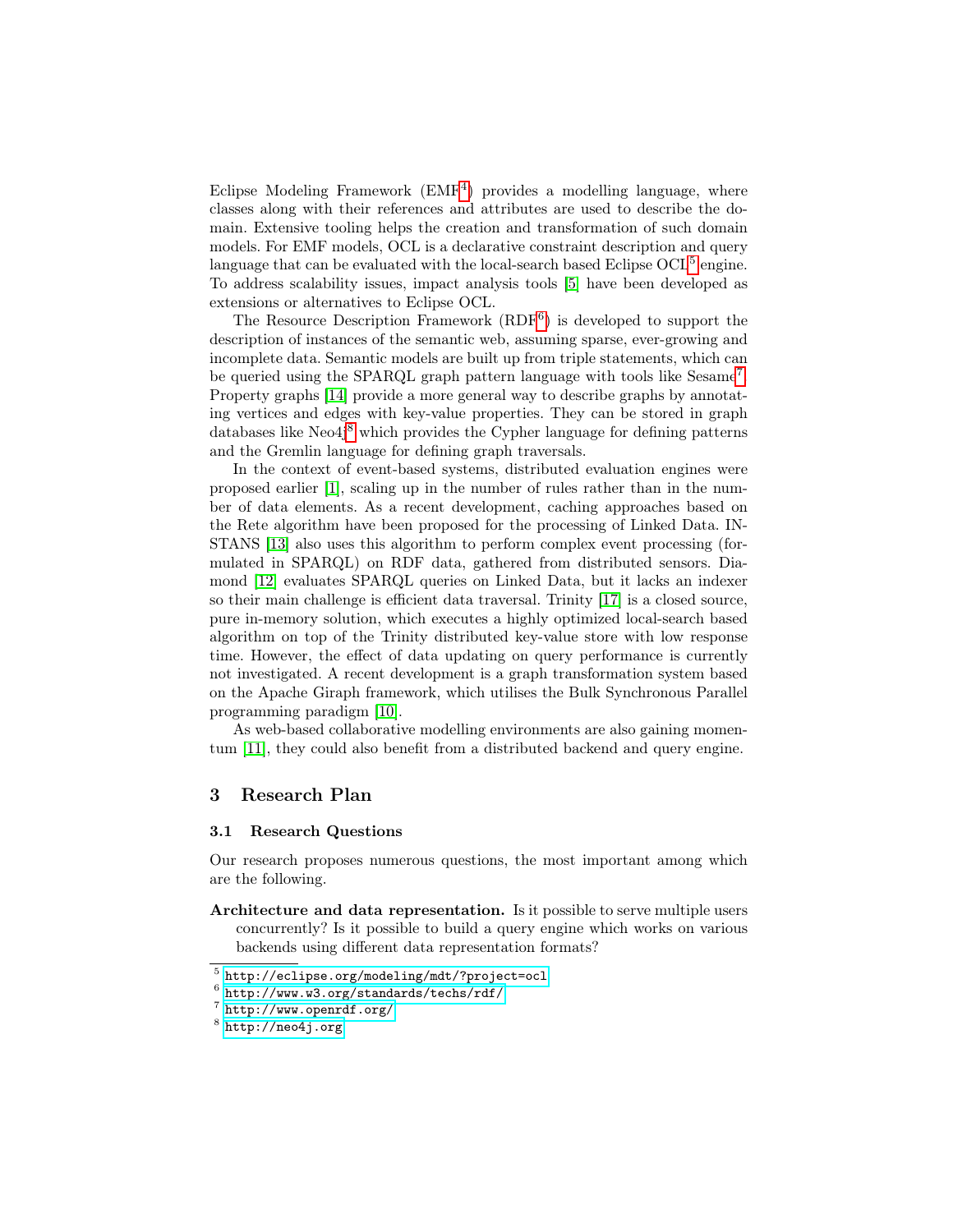

<span id="page-3-0"></span>Fig. 1. The architecture of INCQUERY-D, an incremental query framework.

- Scalable incremental query evaluation. Is it possible to utilise an increment query evaluation algorithm in a distributed system for highperformance query evaluation?
- Optimisation and dynamic reconfiguration. How can we scale and optimise such a system? How can the system adapt to the changes, both in the system (e.g. changing models and queries) and in the cloud environment of the system? How can we estimate the resources required by a certain setup?

## 3.2 Architecture and Data Representation

The primary goal of our research is to design an architecture that can make use of the distributed cloud infrastructure to scale out memory-intensive incremental query evaluation techniques. In our earlier work, we proposed a three-tiered architecture [\[16\]](#page-5-7). To maximize the flexibility and performance of the system, model persistence, indexing and incremental query evaluation are delegated to three independently distributable asychronous components [\(Figure 1\)](#page-3-0). Consistency is ensured by synchronized construction, change propagation and termination protocols.

#### 3.3 Scalable Incremental Query Evaluation

The Rete algorithm in a distributed environment. IncQuery-D constructs a distributed and asynchronous network of communicating nodes that are capable of producing the results set of the defined queries. Our prime candidate for this layer is the *Rete algorithm*, however, the architecture is capable of incorporating other incremental and search-based query evaluation algorithms as well. The Rete algorithm was originally proposed for rule-based expert systems [\[4\]](#page-5-16) and later improved and adapted for EMF models in [\[2\]](#page-5-17). The algorithm defines a query evaluation network, an asynchronous network of communicating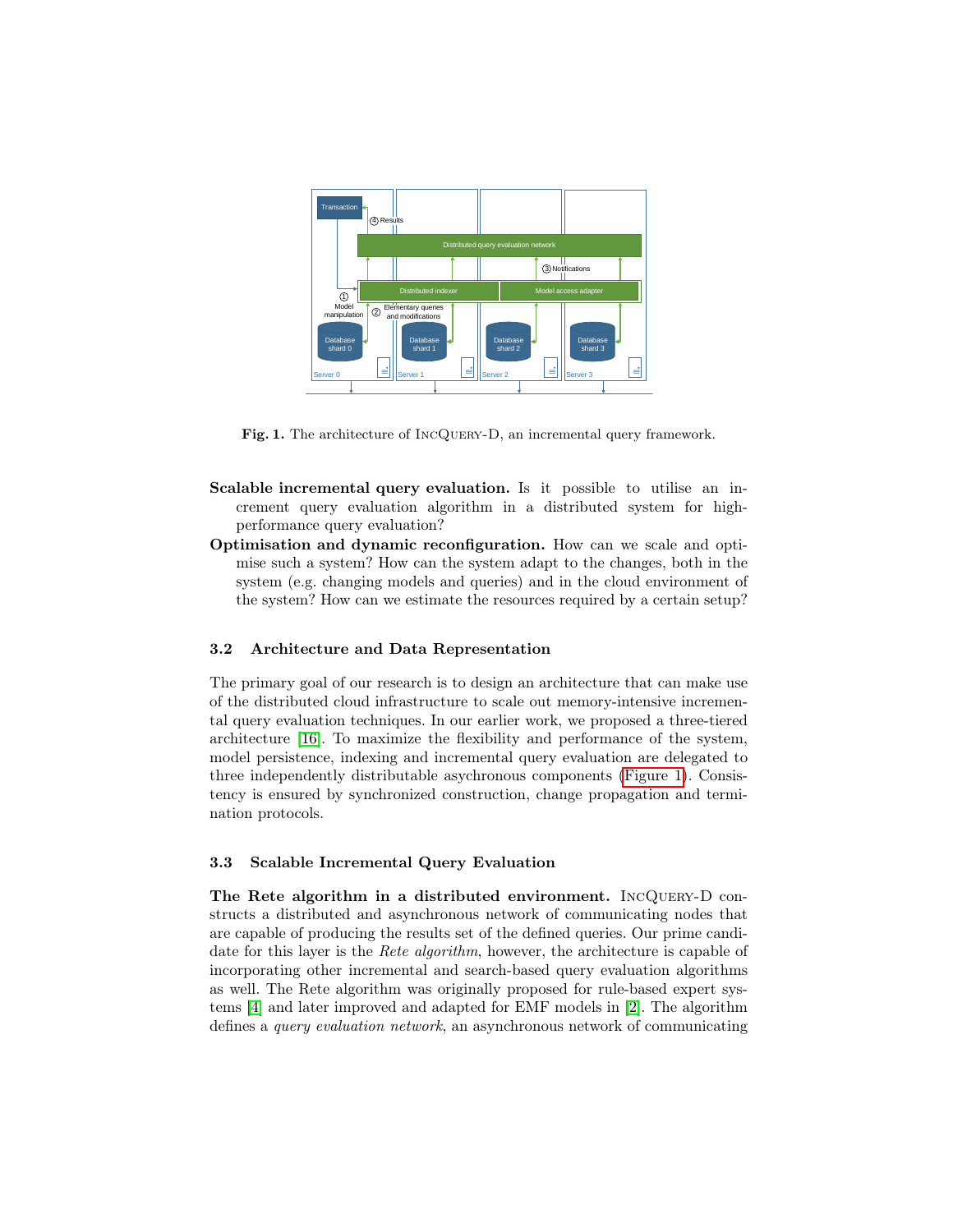nodes capable of producing the results of the query and incrementally maintaining the result set. The nodes of the query evaluation network can be distributed in a cluster of machines which provides a way to scale of the system.

Dimensions of scalability. The scalability of the system is affected by a number of different parameters. To implement a horizontally scalable system, we should consider the following parameters.

- $-$  *Infrastructure*. The number of machines, the available memory and computing power of each machine, the performance of the network in the cloud, the number of concurrent users of the system.
- $-$  *Model.* The size of the model, the characteristics of the model (e.g. number of nodes, edges, the structure of the graph).
- $-$  *Queries*. The number and complexity of the queries in the system.

The design of the system should consider these aspects and provide ways to scale along these parameters. Defining precise metrics for instance models and queries is an ongoing research topic.

#### 3.4 Optimisation and Dynamic Reconfiguration

Allocation of resources. Allocating the nodes of the distributed query evaluation network to the machines in the cloud is a nontrivial task and offers the possibility for using various optimisation techniques. For example, the problem can be formalized as a constraint satisfaction problem (CSP). Furthermore, the parameters of the problem are continuously changing, including not just the memory consumption of the Rete nodes but also the number of machines (due to demands for elastic scalability) and the number of Rete nodes (due to queries being added to and removed from the system). The highly dynamic nature of such a system gives way for using more advanced optimisation techniques, such as design space exploration (DSE) [\[6\]](#page-5-18), an optimisation technique capable of providing detailed steps for the dynamic reconfiguration of the system.

Fault-tolerance. To support high availability, the system has to be designed with fault-tolerance in mind. The most common problems are hardware failures and resource exhaustion. By careful replication of data and the processing nodes of the query evalution network, the system should be capable of continuing its operation. Replication can also improve the performance of the queries. Developing sharding and replication strategies is a major goal of the research.

# 4 Conclusion

In this paper, we outlined the current state of research for scalable incremental graph pattern matching and proposed a solution for the problem. The proposed system, INCQUERY-D, is designed from the ground up for scalable query evaluation. The layered architecture of the system offers flexibility as the system is not tied to any particular data representation format or platform.